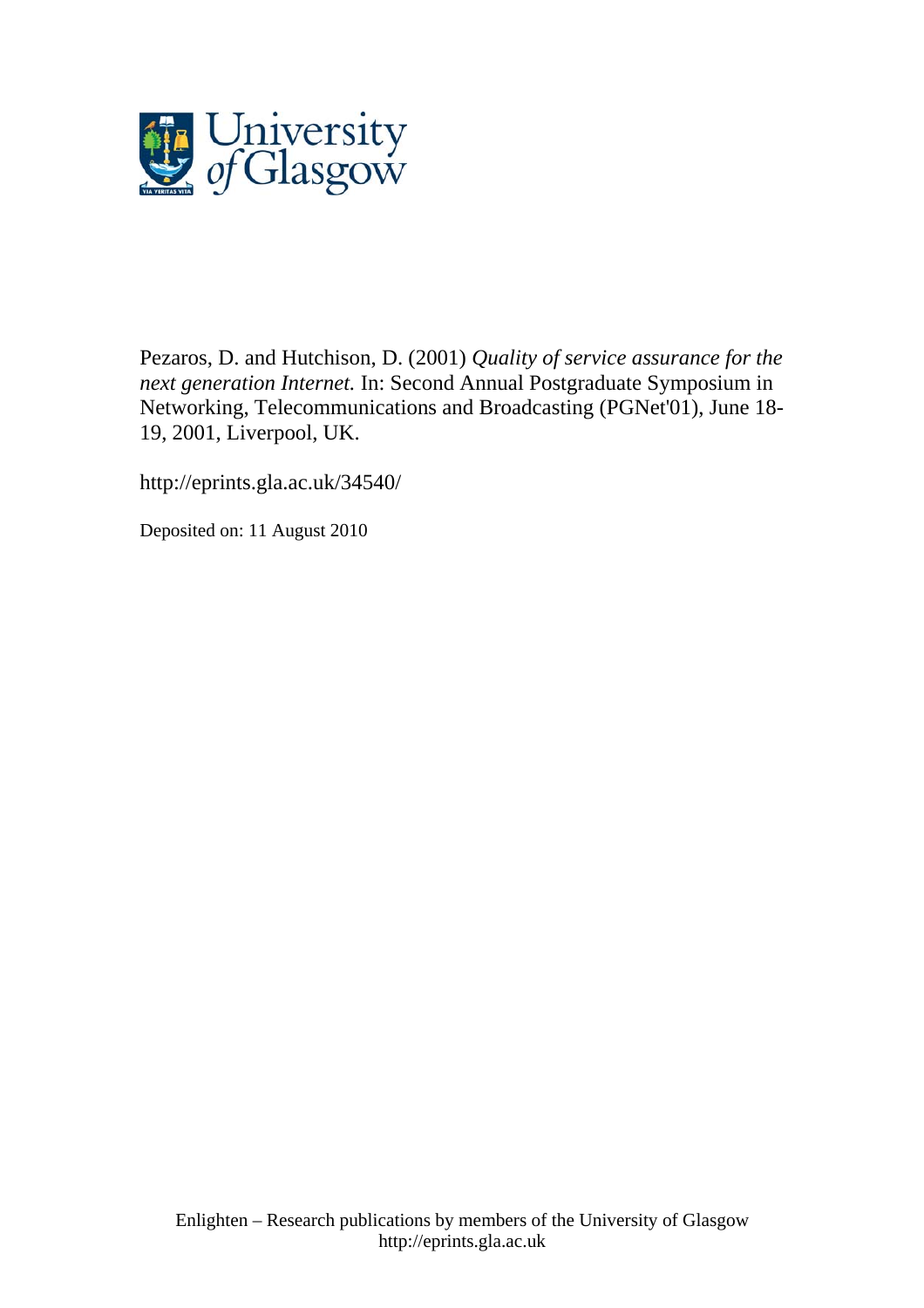# **Quality of Service Assurance for the Next Generation Internet**

Dimitrios P. Pezaros and David Hutchison

Computing Department Faculty of Applied Sciences Lancaster University Lancaster, UK LA1 4YR E-mail: {dp, dh}@comp.lancs.ac.uk

**Abstract.** The provisioning for multimedia applications has been of increasing interest among researchers and Internet Service Providers. Through the migration from resource-based to service-driven networks, it has become evident that the Internet model should be enhanced to provide support for a variety of differentiated services that match applications and customer requirements, and not stay limited under the flat best-effort service that is currently provided. In this paper, we describe and critically appraise the major achievements of the efforts to introduce Quality of Service (QoS) assurance and provisioning within the Internet model. We then propose a research path for the creation of a network services management architecture, through which we can move towards a QoS-enabled network environment, offering support for a variety of different services, based on traffic characteristics and user expectations.

## **1. Introduction**

Quality of Service (QoS) is a generic term, and people often use it to express a variety of different things, depending on their discipline, as well as on their particular subject area. Depending on the context in which the term is being used, it can have slightly different meanings. Within telecommunications research, and more specifically in the broader Internet arena, QoS can be interpreted as a general effort to apply the necessary mechanisms and techniques, in order to enable different behavior from the network infrastructure among the different types of traffic that are being transmitted over it. More specifically, a common thread running through most definitions of QoS is the ability to differentiate between traffic or service types, so that the network can treat one or more classes of traffic differently than other types [Huston00].

Traditionally, the Internet was designed having as its main objective to perform fast and efficient datagram forwarding. The major design requirements were for the network to be scalable (i.e. support increasing numbers of users) and decentralized enough, so that it does not have a single point of failure. The establishment of these goals was of course influenced by the types of traffic that the Internet was originally designed to carry. These included electronic mail and file transfer, and later on Web traffic. Algorithms and techniques were then applied on the higher layers to support the requirements of these types of traffic, which basically was the reliable delivery of data. The outcome was that the Internet was built on the concept of a dumb network with smart edges at the sender and the receiver ends, which has, and is still, seamlessly operating, satisfying its original requirements.

During the early 1990s multimedia peripherals started being introduced in computer systems, and this was the beginning of a new class of applications with its own requirements and characteristics. It is often referred to as "the new environment". By definition, multimedia is information represented through digital audio and/or video, in addition to text, image and graphics. The continuously increasing capabilities of workstations and personal computers, as well as the advances in network linkage technologies (able to support transfer rates on the magnitude of Mega-bits per second), led to a situation where multimedia content started being transmitted through the networks (networked multimedia – mid 1990s). In addition, the tremendous success of the web due to its ability to delegate tasks that it was not originally designed for, resulted in an integrated environment having different sorts of traffic being carried over computer networks. The major concern raised by this new environment was how to make the Internet able of satisfying the different requirements of all the types of traffic, without having to change its original design or infrastructure.

In the remainder of this paper, we will critically present the recent deployments towards QoS, as well as some new ideas and aspects of future work, which we believe they will exploit the newest technologies that will lead the next generation Internet. Section 2 will briefly discuss the requirements of multimedia traffic and the need for QoS assurance in the Internet. In section 3 we present the major architectures and protocols that could potentially lead to QoS-enabled networks, highlighting their strengths and weaknesses. In section 4 we will discuss the linkage between Quality of Service and Network Management, and we will raise our research directions in this area. Finally, section 5 provides a number of concluding remarks and future goals.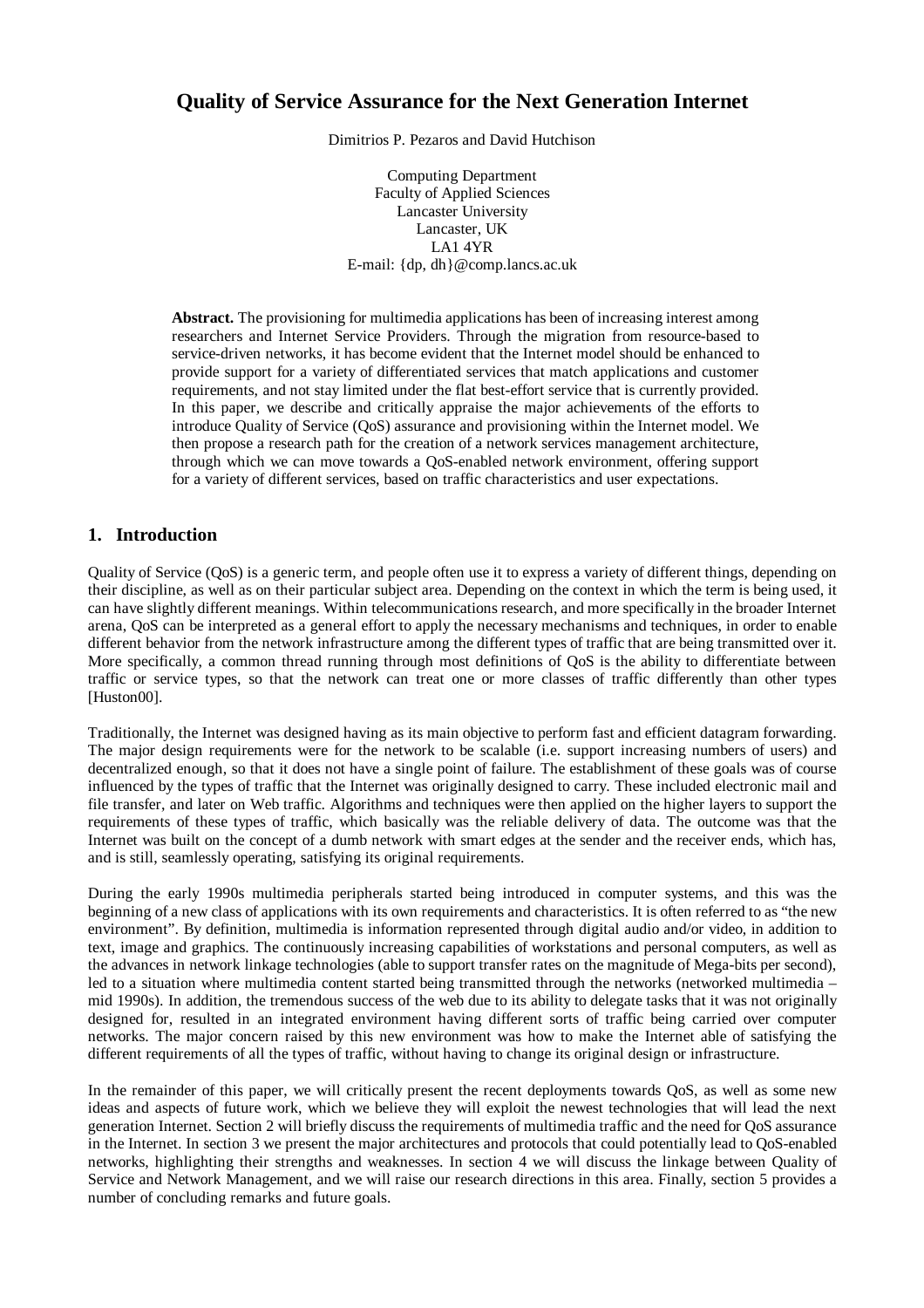## **2. The Need for Quality of Service**

The Internet operates on a best-effort basis. That is, there are no guarantees provided by the network upon the delivery of content, from the source to the destination. The basic requirement for traditional data transferred over computer networks was reliable delivery. End-to-end services were therefore built on top of the network layer, mostly by transport protocols (e.g. the Transmission Control Protocol (TCP)), using mechanisms such as timestamps and checksums, in order to ensure that all bits of information were successfully delivered to the final destination. However, the presence of multimedia traffic introduced a new basic requirement, i.e. the timeliness of the arrival of information. Datagrams arriving out of time cause as much disruption as datagrams not arriving at all. The new classes of application that emerged, such as multimedia streaming, Video on Demand (VoD), interactive voice, remote conferencing, etc., raised the requirements of minimizing delay upon content delivery and the variations in this delay. Moreover, some of these applications would not be worth running if consistent throughput capacity could not be guaranteed over their entire lifetime. In addition, the trend of moving towards a single telecommunications network and the candidacy of the Internet to provide such a service, makes the support of these applications essential, rather than a luxury. For example, if the Public Switched Telephone Network (PSTN) is to be substituted by some form of Voice over IP (VoIP), then being able to establish a call and not being disrupted/disconnected before hanging up, will be critical.

It became evident that there was a need for breaking Internet traffic down to several different classes according to content's characteristics, and henceforth to provide different services, trying to satisfy the discrete requirements of each class. In order to maintain the positive characteristics of the Internet while not changing the fundamental principles of its operation, researchers have made efforts to build mechanisms that would enable the co-existence of several classes of service on top of the same physical infrastructure, including the best-effort class, in a way that the network's behavior would become customizable, offering different service guarantees to each class of service. As an outcome of these efforts some architectures were defined, as well as some protocol deployments, which we will outline in the next section.

From a different viewpoint, migrating from today's best-effort networks to QoS-enabled ones would introduce overhead in the Internet's operation. The vast majority of Internet traffic still is TCP-based, having the traditional requirements of reliable delivery. Such a migration would require more complex mechanisms to operate in the network devices, violating the principle of fast and efficient packet forwarding. In addition, it is claimed that due to the increases in bandwidth capabilities, networks will soon be capable of accommodating vast amounts of any sort of traffic, simply by being over-engineered, without needing any QoS mechanisms. Moreover, there is a belief that users don't need these sorts of services, since they experience an acceptable performance from the network at reasonable flat prices, whereas a QoS-enabled network operator would charge more for services experiencing preferential treatment from the network.

The arguments against these statements are that the user requirements increase as fast as the technologies improve and, as already stated, in a future environment the different classes of service will be essential. Network over-engineering could be a solution for the core, but we need to have in mind that congestion appears at the access points, as well as at some links-bottlenecks. Delays cannot be minimized, simply by adding more bandwidth. In addition, mobile computing is a major issue, since mobile devices have neither the capabilities nor the power to take advantage of the high transfer rates. Of course advanced mechanisms for accounting and charging, as well as for security and authentication need to be taken into consideration since premium services can (and must) be offered to people that need them, and are therefore willing to pay for them. It is our belief that Quality of Service assurance has a major role to play in telecommunications generally and the next generation Internet in particular.

## **3. QoS Efforts**

In this section we briefly describe the major architectures and protocol deployments in the QoS arena, highlighting the positive aspects as well as the limitations of each of them.

#### **3.1 The Integrated Services (IntServ) Architecture and the Resource ReSerVation Protocol**

In 1994 IntServ (RFC1633) was designed to provide a set of extensions to the Internet best-effort traffic delivery model. The framework was set up to provide a mechanism to allow applications to choose between multiple levels of delivery services for their traffic [Huston00]. The belief of the IntServ designers was that before real-time applications could be broadly used, the Internet infrastructure should be modified to support real-time QoS, which would provide some control over end-to-end packet delays [Braden94]. In IntServ three classes of service were proposed, based on applications' delay requirements. The guaranteed service class providing for delay-bounded service agreements, the controlled-load service class providing for a form of statistical delay service agreements which would not be violated more often than in an unloaded network, and the existing best-effort service class [Mathy00]. Both the guaranteed and the controlled-load service classes are based on quantitative service requirements, and require signaling and admission control in network nodes. The signaling protocol adopted by the architecture was the Resource ReSerVation Protocol (RFC2205). RSVP is based on the concept of a session and the reservation style is receiver-oriented. The receiver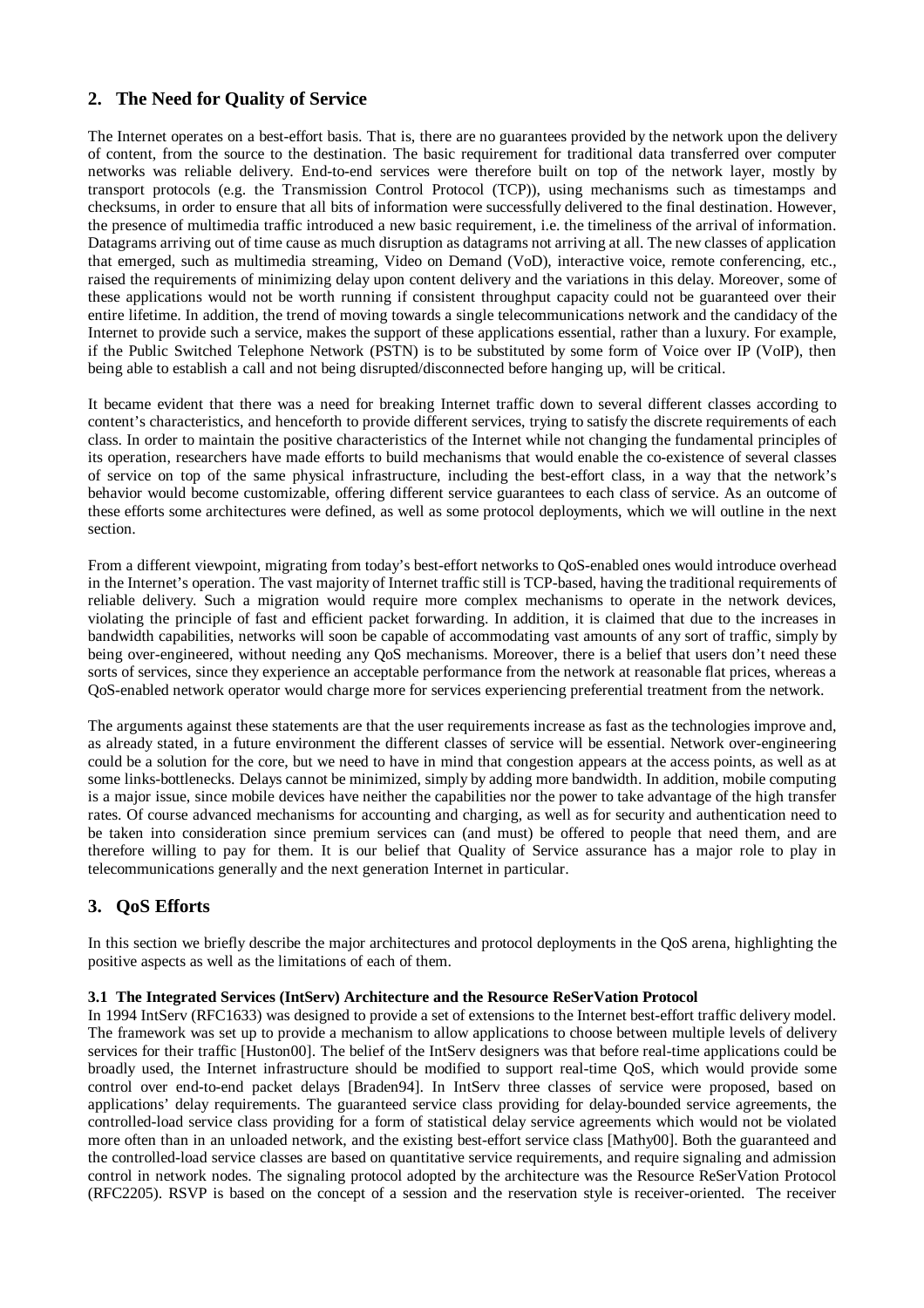sends messages towards the source, requesting resources to be reserved in each node along the path. If these resources are available, then a session can be established. Reserved resources have a timer associated, which is refreshed by messages sent towards the sources throughout the session. The general model can be viewed as being host-centric, since the end-host is responsible for directing the network to allocate adequate resources to the end-to-end traffic flow. This model can be compared to a telephone call in the sense that if the network and the remote party both accept the call, the network is expected to support the call's resource requirements indefinitely. The major advantage of IntServ is that the service classes it provides match the different applications' delay requirements. Furthermore, it leaves the best-effort service class mostly unchanged and therefore does not require any change to existing applications, unless one wants them QoS-enabled. The architecture attempts to offer QoS guarantees per flow or per flow aggregate, so it retains the possibility of operating on an end-to-end basis. It also allows for incremental deployments, since it maintains the forwarding mechanism of the network. So, IntServ capable devices can co-exist with traditional best-effort devices, which will simply make packet forwarding ignoring the concepts of reservations and service classes. This way, the endto-end best-effort service is improved. On the other hand end-to-end guarantees can only be provided if all the nodes along the path support the IntServ architecture. Scalability concerns are also raised, which make it doubtful whether IntServ can be applied in the Internet, due to the overhead of the per-flow guarantees and the overhead of signaling. In addition, RSVP's receiver-based approach may lead to static reservations that do not suit all the types of applications. Finally, the end-systems involvement in the reservation establishment raises some security concerns and makes the existence of policies that ensure traffic profiles are honored, necessary. The problems of scalability in addition to the need of a more coarse grained QoS support for the core of the network, led the research efforts towards the definition of the Differentiated Services (DiffServ) architecture.

#### **3.2 The Differentiated Services (DiffServ) Architecture**

By the time network service providers realized that large-scale deployment of RSVP was impractical and that this sort of solution would always suffer from scalability problems, the networking community began to focus on an alternative model that would provide simple differentiation of traffic while not requiring per flow resource reservation state (which consumes critical network processing resources). The basic idea was to classify the applications' data flows into a few general categories, and break the Internet down to a number administrative domains (clouds). Then DiffServ (RFC2475) could provide a simple and scalable service differentiation by discriminating data flows according to their traffic class, and by providing a model for intra-domain and inter-domain network resource management. Within a domain the service provider is responsible for the provisioning of resources, whereas at domain boundaries traffic entering a network is treated according to agreed local Service Level Agreements (SLAs). End-to-end services can be built by concatenating such local agreements at each domain boundary along the route to the final destination. Each packet can carry in its header the identification of its traffic class, and therefore the network can easily distinguish between traffic classes and treat packets accordingly. The major benefit of DiffServ is that traffic classes are accessible without signaling so that scalability is achieved, and no set-up delay is imposed on the applications. The overhead in the routers is relatively small, since it does not follow a linear (or even higher) increase with the number of application flows. Classification of traffic is performed at domain boundaries where concentration is relatively small, and the core of the networks is only required to perform class-based packet forwarding. In addition, the end-systems do not get involved in packet classification. This is being done at the ingress point of the provider network, so that security functions can be more easily applied, and at the same time the overhead imposed can be kept at a minimum. The basic problem with DiffServ is that the key to provisioning is the knowledge of traffic patterns traversing each node of the network, as well as the knowledge of network topology and routing [Mathy00]. Since network and traffic dynamics occur on a faster time-scale than Internet provisioning, it is likely that unless resources are over-provisioned, violation of service agreements will be inevitable, especially when attempting to provide quantitative services. Another drawback of the architecture is that bandwidth is shared between all flows in a single class and further discrimination and preferential treatment of traffic within a class is not possible. In addition, SLAs have a static form that can result in network underutilization [Blake98]. On the other hand, dynamic SLAs would require complex signaling and would lead very close to a scenario that is as complex as the IntServ/RSVP approach discussed above.

#### **3.3 Multi-Protocol Label Switching (MPLS)**

Together with the QoS architectures described above, there are also recent protocol deployments that offer some QoS functionality, based around the idea of label switching. MPLS (RFC3031) was mainly the result of efforts to effectively match IP over ATM networks. It tries to integrate layer 2 switching and layer 3 datagram forwarding. Within an MPLS network, a label and a Forwarding Equivalence Class (FEC) are assigned to each packet when entering the network, and then all forwarding decisions are based on these values. Packet forwarding is performed on a hop-by-hop basis and Label Switched Routers (LSRs) simply perform label swapping and take local decisions about the next hop that the packet should be addressed to. The basic motivation for MPLS is that it provides for simplified forwarding based on the match of a short label, and that it also provides for efficient explicit routing carried only at the time a label switched path is set up, rather than within each packet. MPLS provides for traffic engineering by selecting paths chosen by data traffic in order to balance the traffic load within the network, a process particularly difficult to accomplish with pure datagram forwarding. It also provides for QoS routing, where a route for a particular stream is chosen in response to the QoS required for that stream [Callon99]. MPLS can support QoS on a per-user basis by assigning per-user labels to packets, or on a per-flow basis by detecting and assigning appropriate labels to individual flows. Labels can make use of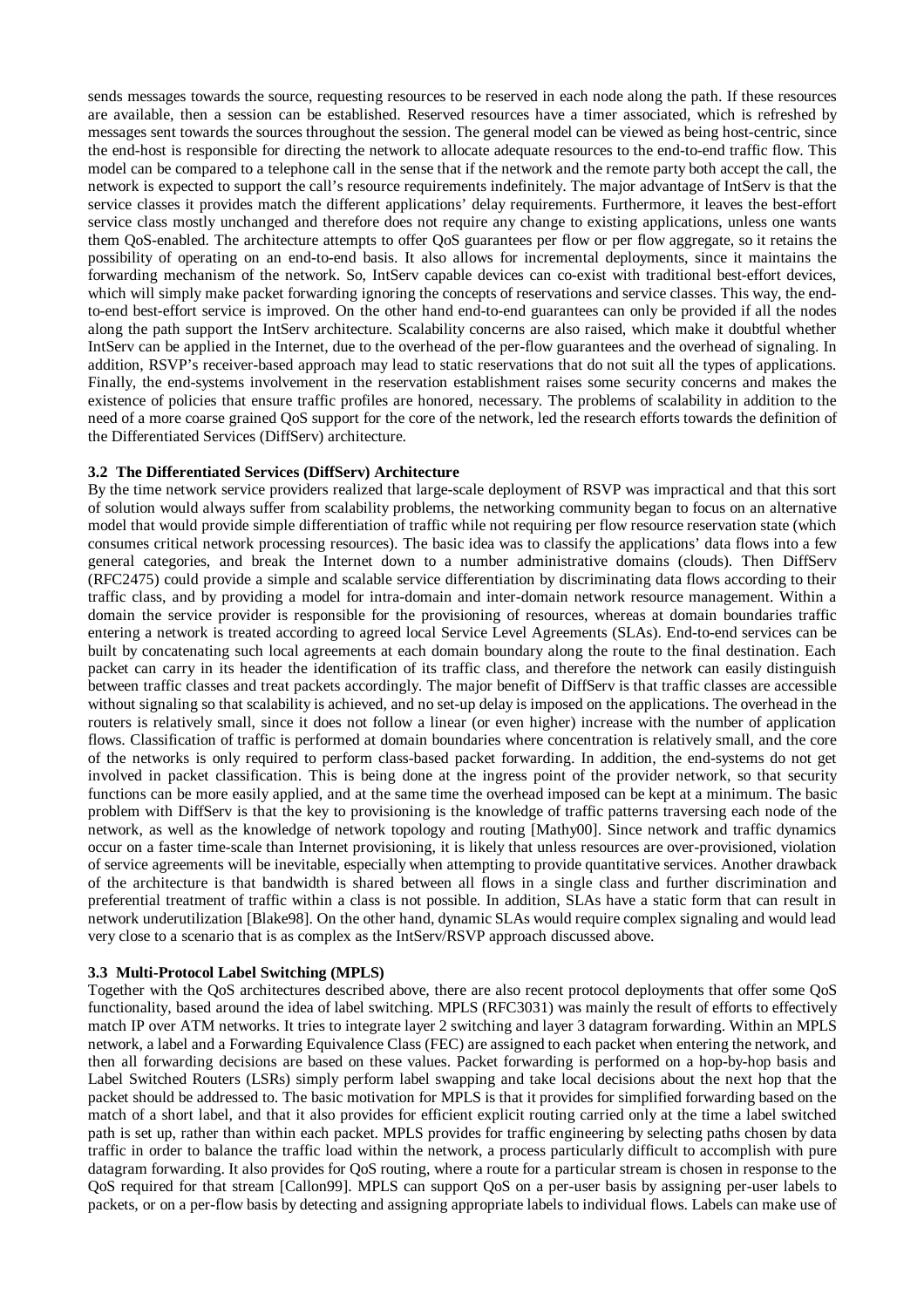a Class of Service (CoS) field, which offers the flexibility of choosing between coarse or fine–grained QoS support. On the other hand, MPLS raises some scalability concerns, when it is to support label assignment for short flows, and its normal operation can be assured only for well-managed environments, because of its complex mechanisms. MPLS is favored by telecommunication operators who were traditionally basing their services on top of ATM, but it is doubtful whether it can provide end-to-end QoS solutions across large networks, and consequently in the Internet.

#### **3.4 Internet Protocol version 6 (IPv6)**

IPv6 (RFC1883) deployment became a necessity when the IPv4 world realized that it was running out of address space. Some people claim that with the 128-bit addresses that IPv6 provides, the world will have enough IP addresses to provide for every electronic device within each and every household. In addition to the longer address fields, IPv6 designers modified the protocol header, in order to minimize the processing time as well as to include the potential to support differentiated services within the network. The Traffic Class field can be used to identify and discriminate traffic types, and the Flow Label field can be used to enable labeling of packets that belong to particular traffic flows. Another interesting option of IPv6 is its extension headers. Options can now be added on demand at the end of the IP header, and therefore reduce the common type processing of the packets. In addition, new types of headers can be introduced in due course, in order to provide for additional functionality. IPv6 also offers built in support for security and authentication, by providing relevant extension headers. On the other hand, there are people who believe that apart from the extended address space, there are no mechanisms introduced to IPv6 that cannot be retrofitted into IPv4. They claim that the only useful mechanism is that of the Flow Label, which is not yet fully utilized. Furthermore the existing transport protocols need to be modified in order to co-exist with IPv6, since they include IP addresses in their checksum computation.

## **4. Discussion**

As seen in the previous section, all of the proposals and implementations have their strengths and weaknesses and no one seems to be able to be applied "as is" and significantly provide for QoS assurance and/or delivery guarantees to Internet traffic. DiffServ seems to be the most promising of the two QoS architectures, mainly because of its scalability properties. There is currently some on-going work in combining and integrating some of these technologies, trying to achieve the best out of two worlds. The combination of DiffServ and MPLS could play an important role in provisioning some form of quantitative service guarantees. DiffServ Behavior Aggregates (BAs) can be mapped onto Label Switched Paths (LSPs) to provide for traffic engineering and for protection within a network. Because MPLS is path-oriented it can potentially provide faster and more predictable protection and restoration capabilities in the face of topology changes, than conventional hop by hop routed IP systems [Fausheur01]. Another interesting combination is a possible IntServ/DiffServ interoperation (RFC2998). A potential framework could provide end-to-end quantitative QoS by applying the IntServ model end-to-end across a network containing one or more DiffServ regions. DiffServ regions may or may not participate in end-to-end signalling. IntServ enables hosts to request per-flow resources along end-toend data paths and to obtain feedback regarding the admissibility of these requests. DiffServ enables scalability across large networks [Bernet00].

#### **4.1 The Link to Network Management**

It is our belief that QoS provisioning is closely related to Network Management. Today's networks are mostly unmanaged, whereas when network management is considered, it is restricted to the level of managing the devices of the network (e.g. routers, servers) as independent entities. From our point of view, there is a management hierarchy, which begins from the resources (CPU, storage, communications), continues to the devices (usually managed by SNMP or Web management) and ends up at the services offered by a network, which involve application flows traversing the network and sessions established on top of the network. Of course, managing the infrastructure is a pre-requisite that must be satisfied, before we can try to manage the QoS for individual or groups of flows.

#### **4.2 Proposed Research**

Our research focuses on the threefold of Measurement, Monitoring and Control (MMC) of the services provided by a next generation network, and we will try to exploit the advantages of recent technologies in order to enable QoS provisioning. We believe that the mechanisms provided by IPv6 could be combined and used for this purpose, because of the end-to-end operation of the Internet Protocol. Mechanisms deployed at the IP level are more likely to be ubiquitously applied in an Internet environment. By exploiting the concept of Flow Labels we can assign unique identifiers to flows that might require special treatment, or mark packets that belong to different levels of hierarchical encoding. This technique could provide both for traffic management, as well as for accounting and billing purposes. In addition, IPv6 Extension Headers could prove to be another powerful tool for similar purposes. The way Extension Headers are implemented offers the flexibility of defining new ones, serving specific purposes. These headers, inserted in a packet of a monitored service can trigger processing and actions at identified nodes.

Our goal would be to design a Measurement, Monitoring and Control Framework ( $M^2CF$ ), which would enable for both performance measurement and control, as well as for accounting measurements and charging. We will therefore establish a taxonomy of services based on both technical and organizational trends. That is, the selection criteria will be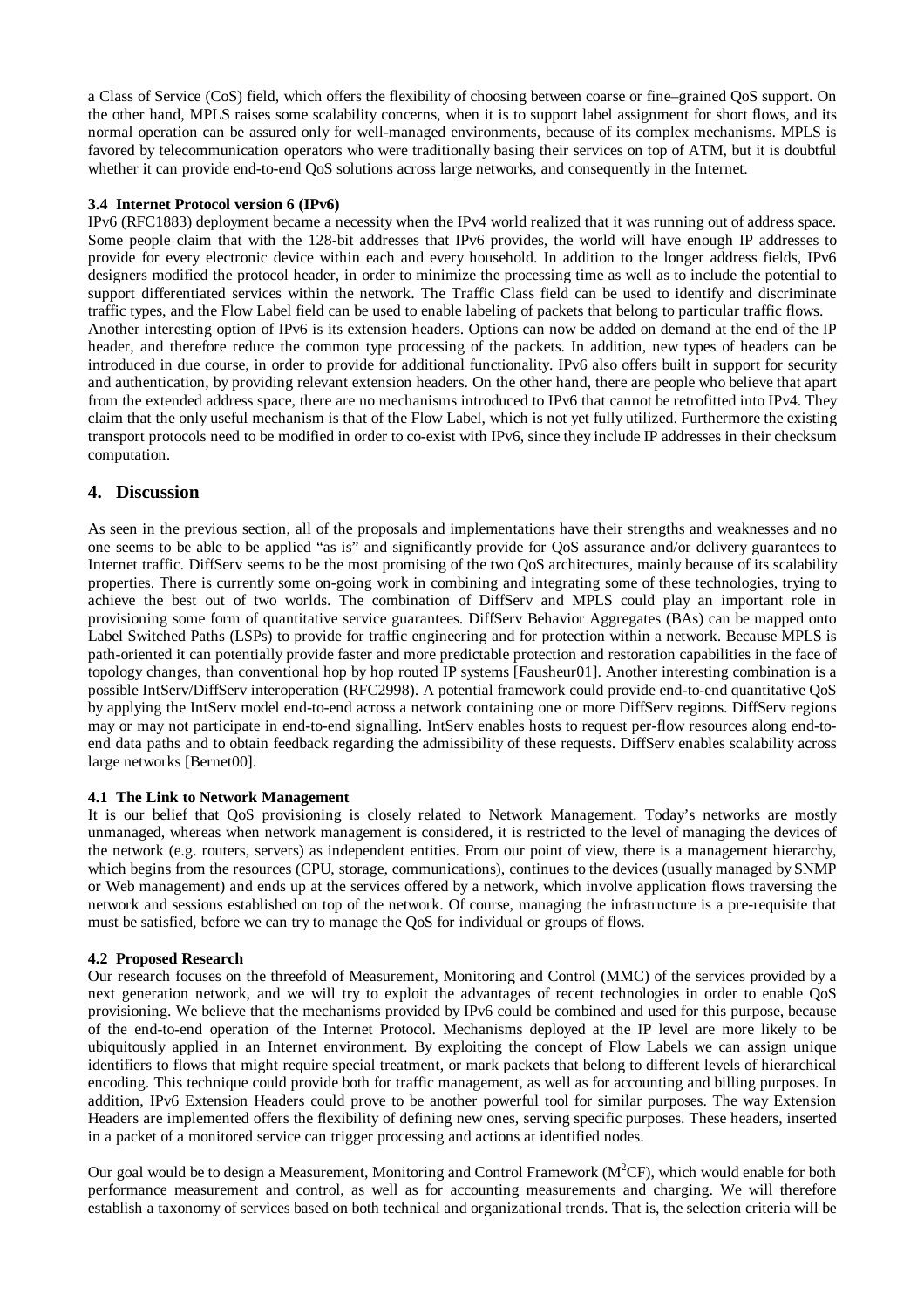influenced by the users' connection capabilities, but at the same time by users' needs and desires, their willingness to pay for better than best-effort services, and by commercial trends. Therefore, SLAs won't be flat, but instead will be influenced by physical characteristics, QoS requirements, value-add, and content provision. Figure 1 sets the broad scene of our proposed environment and highlights the inter-relations between the different participating entities. Taking into consideration that the user would wish to deal with a single provider, and therefore receive one unified bill for the offered services, our architecture will involve a single SLA between the ISP and the customer. Potential third-party providers (providing either content or value-added services) will establish individual agreements with the ISP, and the value of these services will be integrated into this SLA. The agreements between the various providers, as well as specific charging and billing schemes are out of the scope of our initial research investigation. However, we intend to define both the form of the ISP-customer SLA and the mechanisms through which measuring and monitoring will be performed. We believe that based on these mechanisms, charging can also be applied and monitored.

Our work will initially be towards defining what we mean by the terms "content" and "value-added" services in this context. These terms are complementary, rather than distinct. A value-added service can be the necessary infrastructure and overall software environment to support the provision of a specific type of content. As an example, consider a service offering on-line weather forecasting. The requirements would be to adapt the types of data transmitted to each user, according to his/her connection capabilities. So, calling the service from a mobile phone would result in a



short descriptive message being displayed, whereas calling it from a desktop personal computer connected to a highspeed corporate network would result in a high resolution satellite weather map image, accompanied with the relevant information. The overall infrastructure to provide this service and make it customisable for individual users can be considered as being the value-add, and can be provided either by the ISP or by a third-party provider. Weather information is considered to be the content transmitted through this service, and can be provided by a totally independent organizational entity.

The definition of both content and value-added services can vary from digital broadcasting and QoS-enabled multimedia services, to any form of services offering intellectual property material. So, examples of value-added services can be live broadcasting of video and/or audio, Multimedia on Demand (MoD), on-line digital libraries (e.g. online book-store), remote conferencing with service delivery guarantees. The QoS parameters will vary from one service to the other, and will be individually defined. We will also investigate how, for example, a hypothetical premium service could be provided; a pre-requisite could be for the user to have either a premium SLA or a relatively highspeed connection. Alternatively, the same categorization of services could be adapted to different types of connections and/or SLAs. As an extension, we may consider whether specific QoS requirements (e.g. low jitter levels, high bandwidth links) will be by default associated with specific services, or users will request QoS values, either on demand or through their SLA. The SLAs will initially be static, but since we aim to produce an



extensible networked environment, we will explore the potential of adding dynamism to the service contracts, so that users can be offered services or preferential treatment for their traffic on demand, and their SLAs adjusted (amended) appropriately.